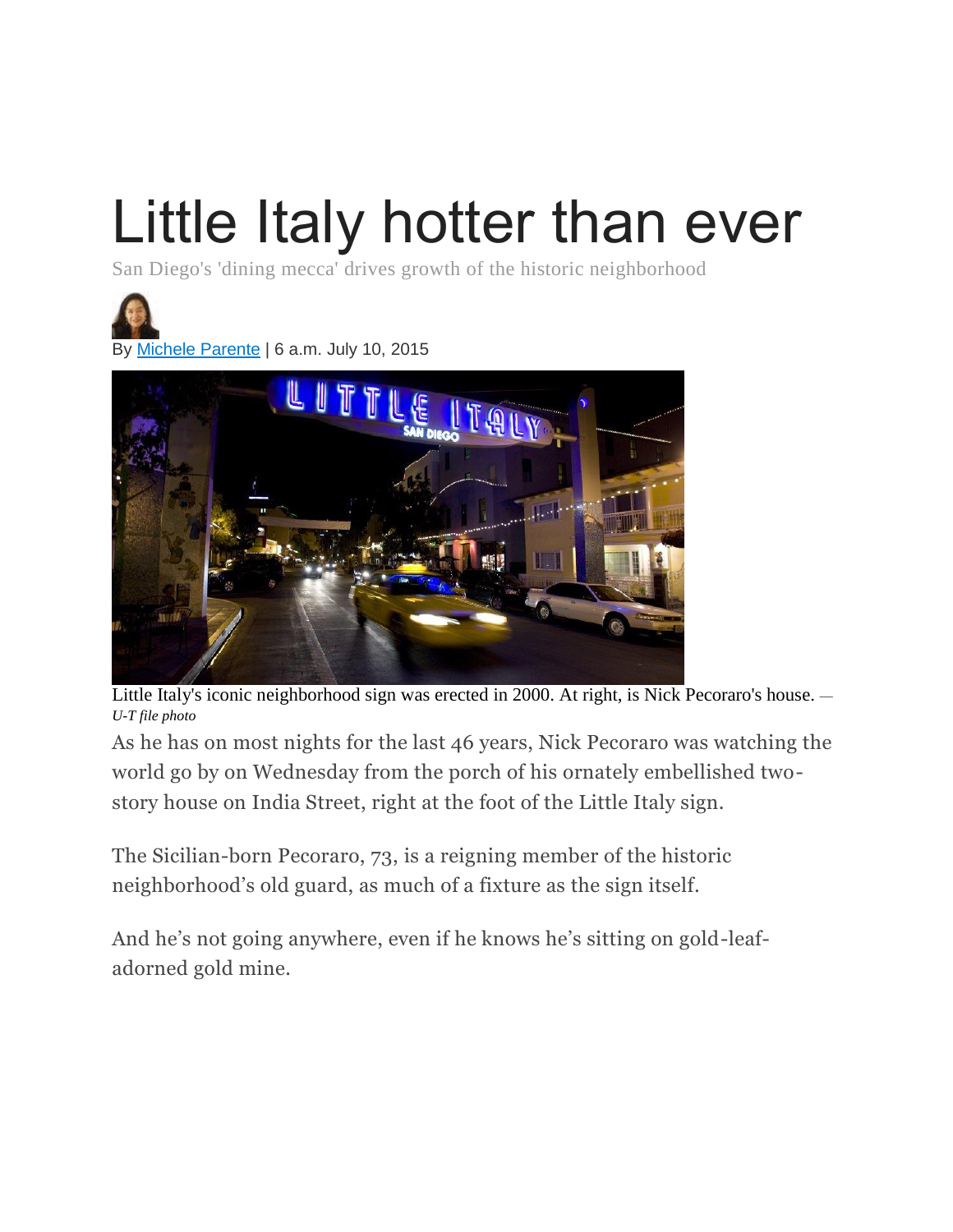

Nick Pecoraro said he decorated his house himself, using 24-carat gold leaf from Italy. The home has been in his wife Josephine's family since 1950. *— Michele Parente photo*

"Money? There is no money for this. You can't put a value on this," he says, pointing to the bustle on the street. "I love the people, I love the noise.… I don't need to watch TV with the fake people. The fake people, they don't talk to you. I've got the real people right here."

The reality show Pecoraro has been tuned to is Little Italy's striking transformation over the past decade from a working class Italian-American enclave, dotted with red-checkered-tablecloth restaurants, to San Diego County's undisputed hottest place to live, eat and play.

Unlike Little Italys from New York to San Francisco that have shrunk in size and relevance so much that some refer to them as "Littler Italy," San Diego's is not only thriving, it's booming.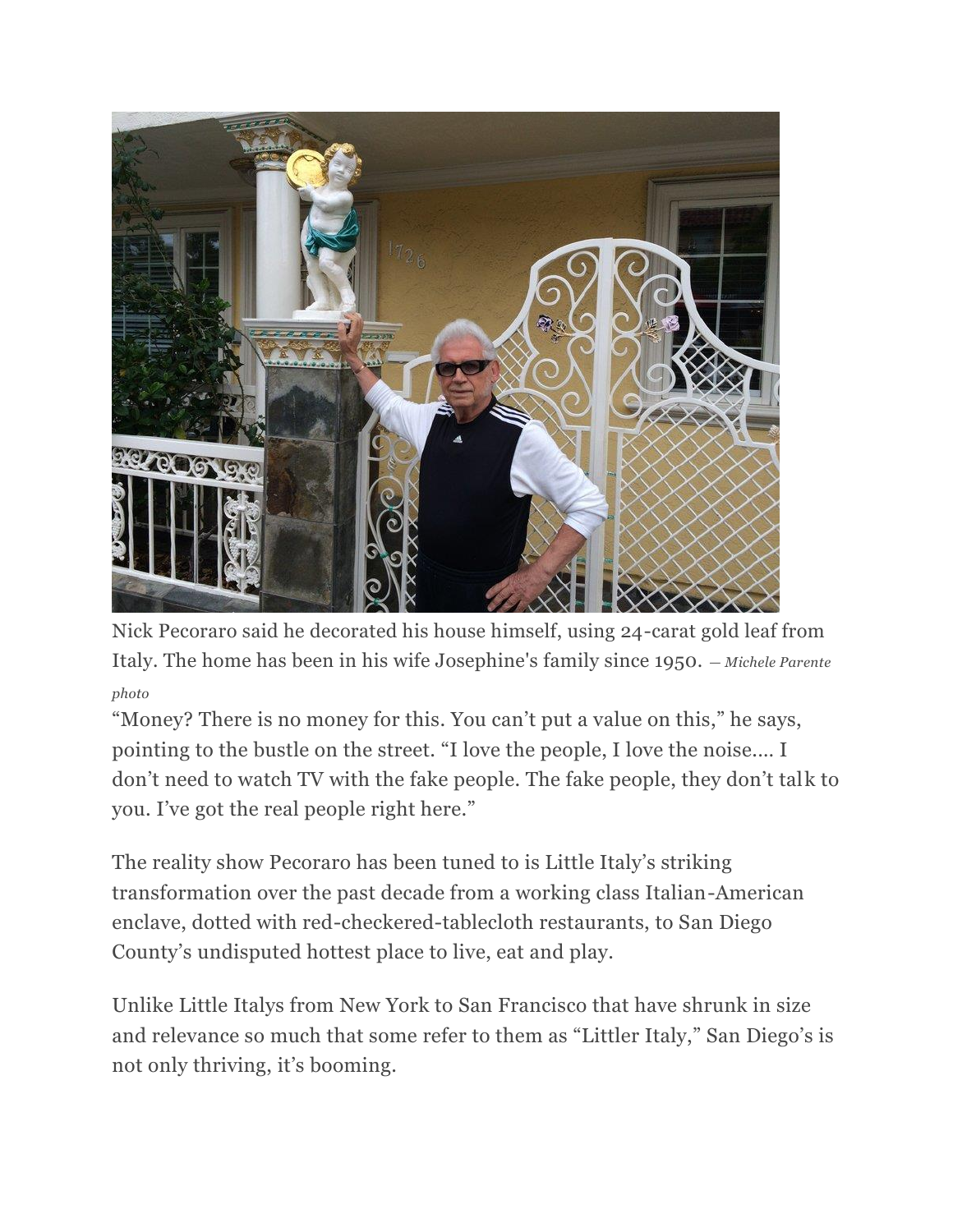Dubbed last year as one of Forbes' Top 10 neighborhoods for millennials in the U.S., the area is experiencing the fastest growth in its history, according to the [Little Italy Association,](http://www.littleitalysd.com/) a nonprofit district management corporation. About 3,000 new condos and apartments have been built since 2002, with up to 700 under some construction and an estimated total of 5,000 units added by 2017, the association said.

"See this little house, it just sold for \$1 million and it's next to a parking lot," said Marco Li Mandri, chief executive of the Little Italy Association, during a tour of development and civic projects in the area.



Marco Li Mandri, CEO of the Little Italy Association, left, talks with Frank Busalacchi of Cafe Zucchero, an Italian caf in Little Italy. *— K.C. Alfred* Commercial rents in Little Italy, generally starting at \$5 per square foot, are as high as any of the marquee locations in the county, including the Gaslamp and Del Mar, said Pasquale Ioele, a broker with the Urban Strategies Group of [DTZ](http://dtz.cassidyturley.com/)  [Commercial.](http://dtz.cassidyturley.com/)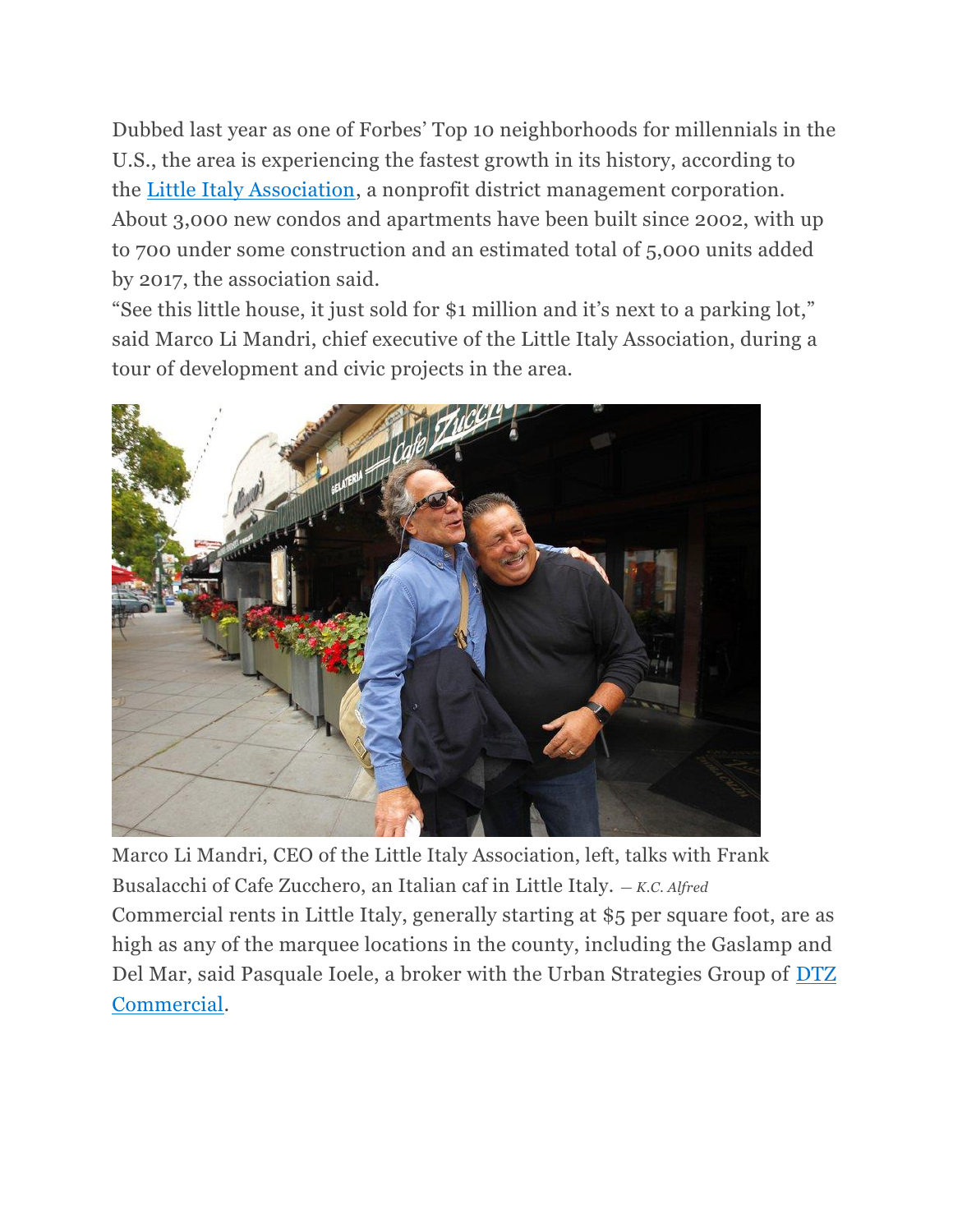

Chef Richard Blais. Eduardo Contreras • U-T Driving much of the growth  $-$  and national buzz  $-$  has been the proliferation of acclaimed restaurants, including [Ironside Fish & Oyster,](http://www.ironsidefishandoyster.com/) [Kettner](http://www.kettnerexchange.com/)  [Exchange](http://www.kettnerexchange.com/) and, most notably, [Juniper & Ivy](http://www.juniperandivy.com/), the perennially packed "Left Coast Cookery" from "Top Chef All-Stars" winner Richard Blais. On Thursday, Baja star chef Javier Plascencia opened [Bracero Cocina de Raíz,](http://bracerococina.com/) the region's most highly anticipated new restaurant of the year. "Little Italy is the food mecca of San Diego right now; it has elevated San Diego in a great manner," Ioele said.

"They write about us; they talk about us in New York and LA. It brings people here, it complements what you hear on a global level about our craft beer, which bodes well for our economy as a whole."

Catt White, founder and operator of the [Little Italy Mercato,](http://www.littleitalysd.com/mercato/) one of the biggest farmers markets in San Diego, attracting an estimated 10,000 visitors a week, said Plascencia, who has restaurants from the Valle de Guadalupe to Tijuana to Bonita, is making a statement by planting stakes in Little Italy.



Chef Javier Plascencia.*— Courtesy photo*

"Javier is a big thing on an international level. He has gotten a lot of attention in the press and travels all over the world, cooking dinners overseas," White said.

"The fact that he's chosen Little Italy is a big thing."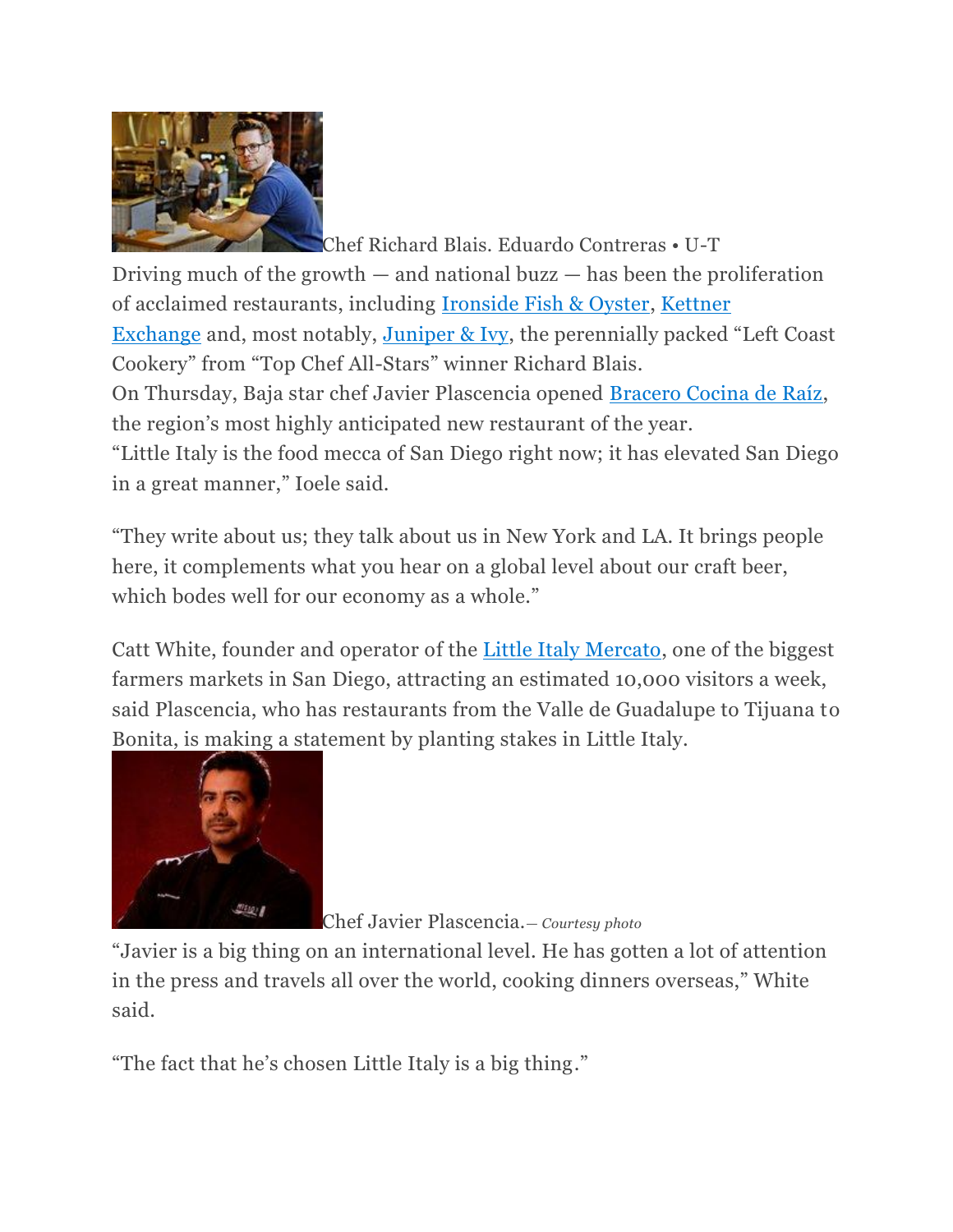Blais said the neighborhood's appeal was in it feeling downtown  $-$  and hometown.

"I'm a native New Yorker, so I can say I'm part Italian," Blaise joked.

"I love the little mom and pop part of Little Italy, but there's this modernness and there's this core that's amazing. You see not only diversity in the food scene, but in the people as well."

Though Plascencia's lamb neck barbacoa tacos and Blais' shishito peppers in Wagyu beef fat are the new hip dishes, there is still plenty of Italian flavor in Little Italy.

Li Mandri noted that of the more than 40 restaurants and food stores that have opened over the last 12 years, more than half were opened by Italian immigrants.

"We continue to be a melting pot, however the majority of new businesses are Italian-owned or Italian-oriented," Li Mandri said.

For his taste, Frank Busalacchi, whose [family's restaurants](http://www.busalacchirestaurants.com/) are credited for spurring Little Italy's economic revitalization in the 1990s, thinks the neighborhood today is somewhat bland.

"It's not Little Italy anymore, it's Big Italy," Busalacchi said, in between pushing tastes of his cannoli, sfogliatella and cartocci pastries at India Street's [Cafe Zucchero.](http://www.cafezucchero.com/home.html)

"It's becoming more Americanized, it's getting more commercialized. It's not as quaint as it was years ago."

The first Italians arrived in the neighborhood in the 1880s, with many migrating from San Francisco after the great earthquake and fires of 1906.

The rise of San Diego's tuna industry in the 1920s turned Little Italy into a vibrant home to canneries, shipyards and about 40,000 employees, a large part of them Sicilian immigrants. The neighborhood flourished until the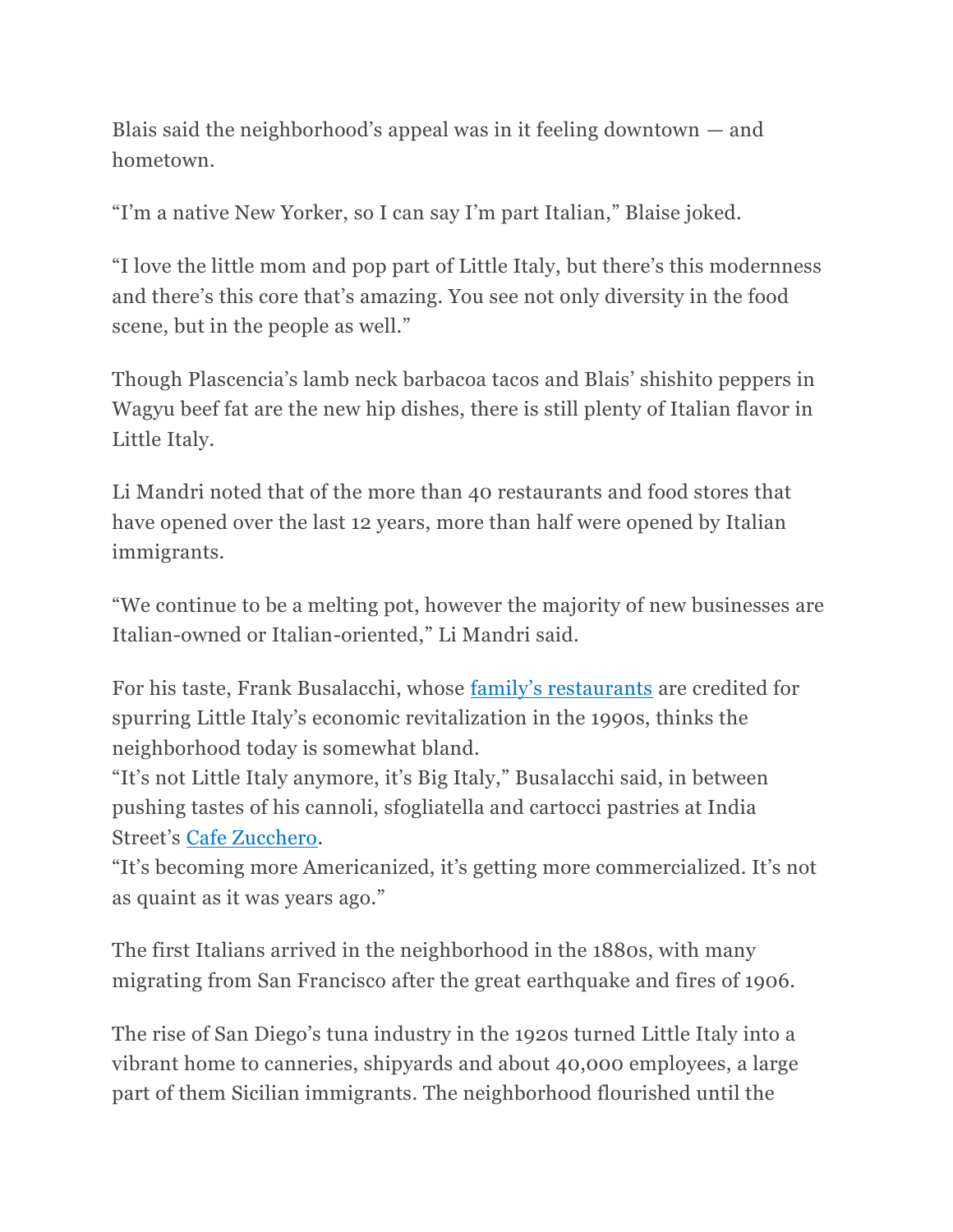1960s, when the construction of the Interstate 5, and later the decline of tuna fishing, left Little Italy battered.

Homeless tents went up, workers moved elsewhere, but a core group of Italian families remained.

In 1973, there were just three Italian food businesses in the area, Solunto's, Filippi's and Mona Lisa, said Domenic Brunetto, co-owner of [Mona Lisa](http://www.monalisalittleitaly.com/)  [Italian Foods.](http://www.monalisalittleitaly.com/)

"This was a great neighborhood back then. It's still great, but it's different with all the younger people and all the new restaurants," Brunetto said.

"We went through some rough periods. The '80s were not good. It was very quiet, but we had our old clientele."

And while the economic resurgence that started in the 1990s solidified the ethnic identity of Little Italy, its current trendiness doesn't have to destroy it, he said.

When it's mentioned that the ambience of Mona Lisa seems frozen in time, Brunetto responds, "I'm glad to hear that.

"I personally love the fact that we haven't changed.… I don't think anybody can threaten us," he said. "We've seen so many businesses open, but we've continued to flourish and even break our own records."

Li Mandri is widely lauded, by old-timers and newcomers alike, for helping preserve Little Italy's unique feel and guiding its expansion into a modern urban center.

"He's got a vision and isn't afraid to ruffle some feathers to get something done. He tries to push things forward," said Arsalun Tafazoli, whose Little Italy restaurants include [Ironside,](http://www.ironsidefishandoyster.com/) [Underbelly](http://www.godblessunderbelly.com/) and [Craft & Commerce,](http://www.craft-commerce.com/) which went into the neighborhood in 2008.